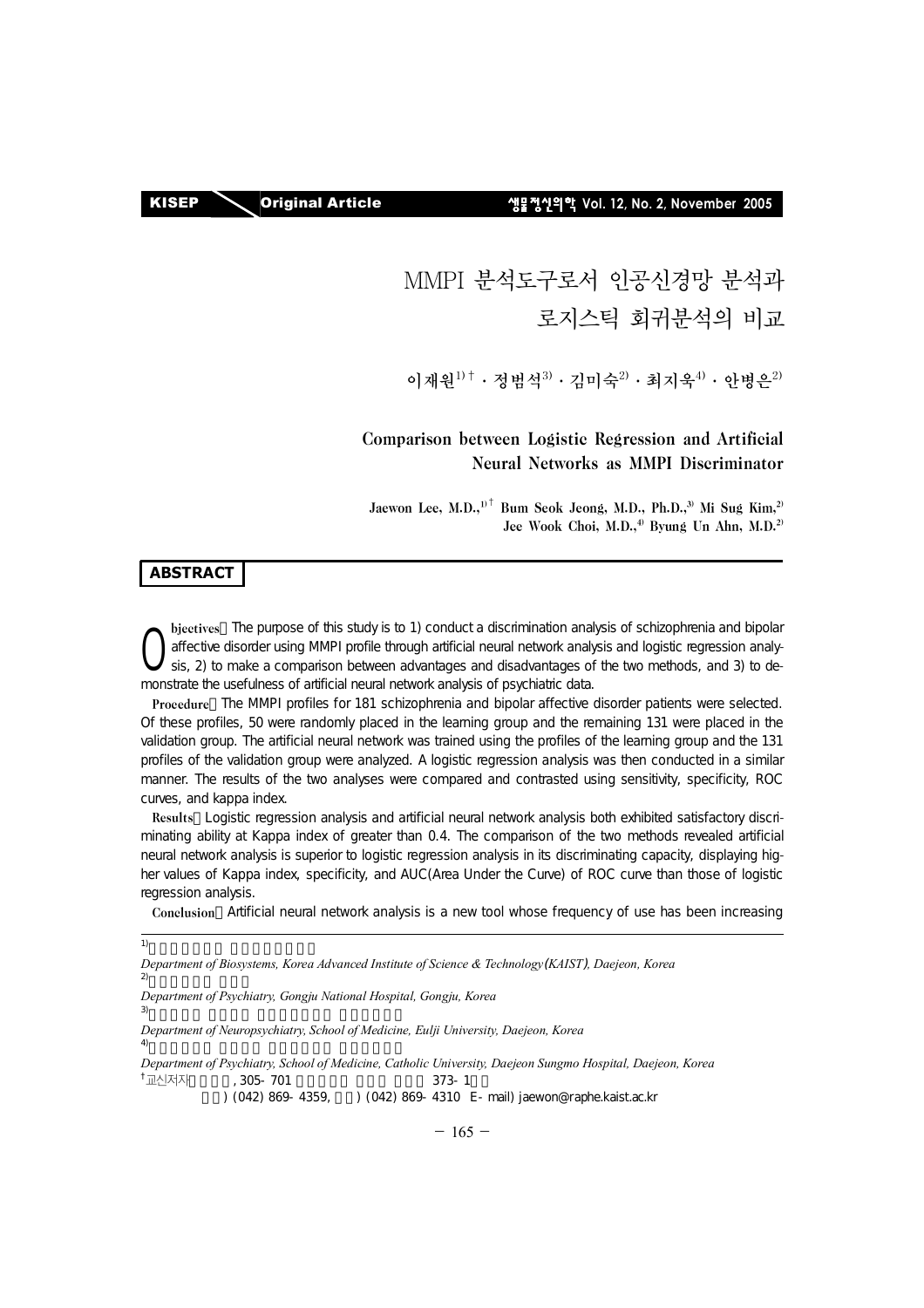for its superiority in nonlinear applications. However, it does possess insufficiencies such as difficulties in understanding the relationship between dependent and independent variables. Nevertheless, when used in conjunction with other analysis tools which supplement it, such as the logistic regression analysis, it may serve as a powerful tool for psychiatric data analysis.

KEY WORDS Neural network· Logistic regression· MMPI(Minnesota Multiphasic Personality Inventory).

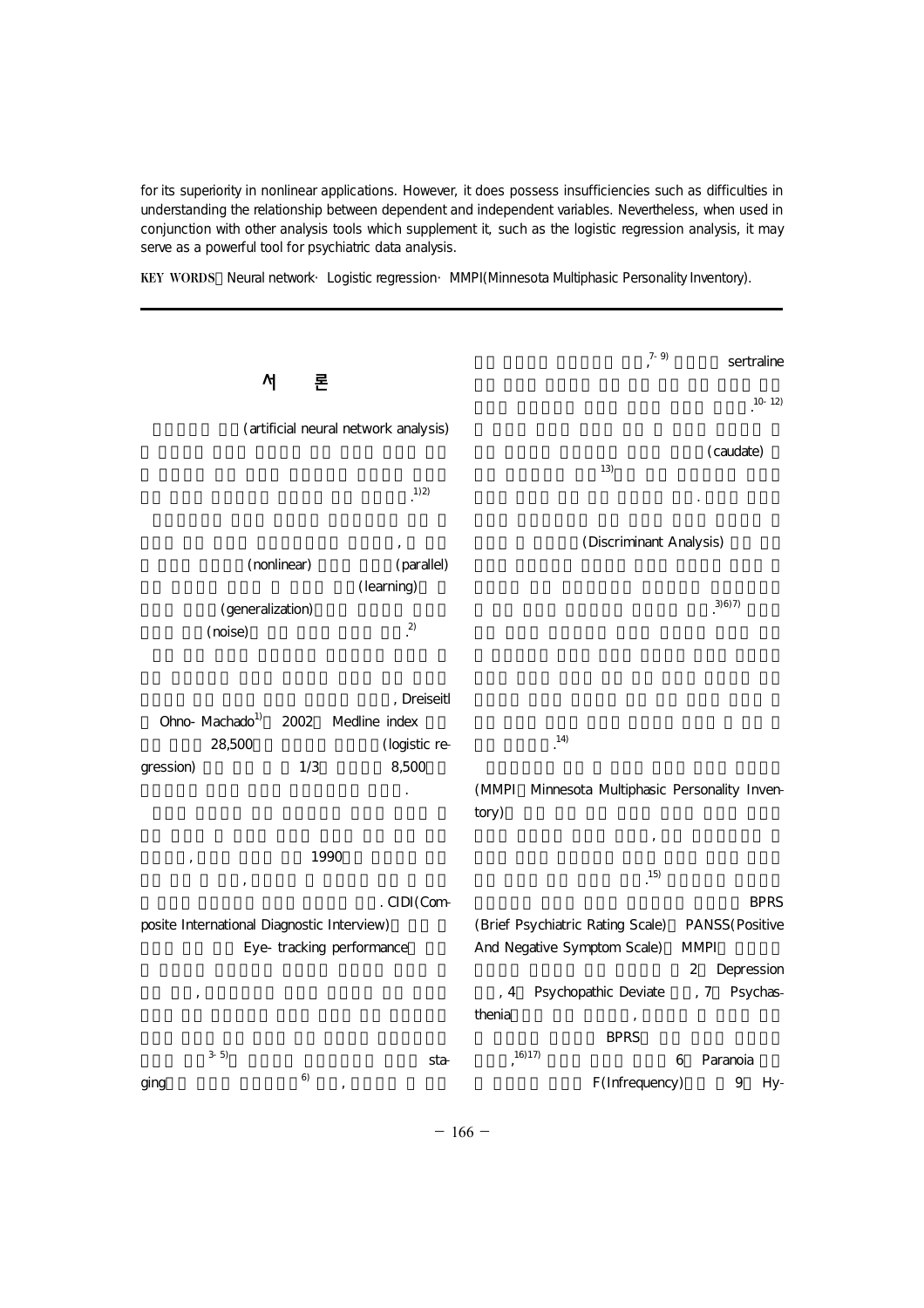| pomania                      | 18)         | <b>MMPI</b>     | Table 1. Demographic data               |                                                          |                      |                                          |  |
|------------------------------|-------------|-----------------|-----------------------------------------|----------------------------------------------------------|----------------------|------------------------------------------|--|
|                              |             |                 |                                         | Diagnosis Schizophrenia                                  | Bipolar<br>disorder  | Total (%)                                |  |
|                              |             |                 | Male                                    | 66                                                       | 36                   | 102(56.4)                                |  |
|                              | 19)         |                 | Female                                  | 47                                                       | 32                   | 79(43.6)                                 |  |
| <b>MMPI</b>                  |             |                 | Total $(\%)$                            | 113(62.4)                                                | 68(37.6)             | 181 (100)                                |  |
|                              | 20(21)      |                 |                                         | Mean <sub>±</sub> SD                                     | Mean <sub>±</sub> SD | Mean <sub>±</sub> SD                     |  |
| $\mathop{\rm MMPI}\nolimits$ |             |                 | Age(years)                              | $32.67_{\pm}$ 8.89 $31.71_{\pm}$ 8.73 $32.31_{\pm}$ 8.82 |                      |                                          |  |
| <b>MMPI</b>                  |             |                 | IQ(KWIS)                                | $89.11 \pm 11.0$                                         |                      | $90.42 \pm 11.4$ $89.61 \pm 11.1$        |  |
|                              |             | 22)             | KWIS Korean Wechsler Intelligence Scale |                                                          |                      |                                          |  |
|                              |             |                 |                                         | 113                                                      |                      | 66<br>$\cdot$                            |  |
|                              | <b>MMPI</b> |                 | 47                                      | , 68                                                     |                      | $36\,$ ,                                 |  |
|                              |             |                 | 32                                      |                                                          |                      |                                          |  |
|                              |             |                 |                                         | $\cdot$                                                  |                      |                                          |  |
|                              |             | <b>MMPI</b>     |                                         | (IQ)                                                     |                      |                                          |  |
|                              |             |                 |                                         |                                                          | 1).<br>$\left($      |                                          |  |
|                              |             |                 | <b>MMPI</b>                             |                                                          |                      |                                          |  |
|                              |             |                 | L                                       | , F<br>, K                                               | 3                    | Hs                                       |  |
|                              |             |                 | , ${\rm D}$                             | , Hy<br>, Pd                                             | , Mf                 | , Pa<br>, Pt<br>$\overline{\phantom{a}}$ |  |
|                              |             |                 | Sc<br>, Mass, Si<br>10                  |                                                          |                      |                                          |  |
|                              |             |                 | 13                                      |                                                          |                      |                                          |  |
|                              |             |                 |                                         |                                                          |                      |                                          |  |
|                              | 방           | 법               |                                         | <b>MMPI</b>                                              |                      |                                          |  |
|                              |             |                 | 25,                                     | 25                                                       |                      | 50                                       |  |
|                              | 1998        | 2003<br>7<br>10 |                                         | (learning group)                                         |                      | $\,$ ,                                   |  |
| 1512                         |             | (MMPI)          | 131                                     |                                                          | (validation group)   |                                          |  |
|                              |             | $\text{MMPI}$   |                                         |                                                          |                      |                                          |  |
| 550                          |             | $\cdot$         |                                         |                                                          |                      |                                          |  |
| DSM- IV- TR                  |             |                 | Machado <sup>1)</sup>                   |                                                          | 2002<br>Dreiseitl    | Ohno-                                    |  |
|                              |             |                 |                                         |                                                          |                      |                                          |  |

위의 자료 중 IQ 70이하의 정신지체의 경우와 무응답 MMPI 신뢰하기 어렵다고 판단되어 제외하였다. 양극성장애는 MMPI

배제하지만 하지만 않았다. 181 MMPI  $\frac{113}{113}$  $68$ 

1991 Moldin $^{23}$  $M$ M $\sim$ PI ZERESTATION DE EXPLORER EN LA SERVICIÓN DE ESTE ELECTRICIA DE ESTE ELECTRICIA DE ESTE ELECTRICIA DE ESTE EL SPSS 11.0 PC- version 131 MMPI 13 (T-score) 있고, 다른 전처리 혹은 환산 없이 분석에 사용되었다.  $1, 3, \ldots$  $0$  .

1. 로지스틱 회귀분석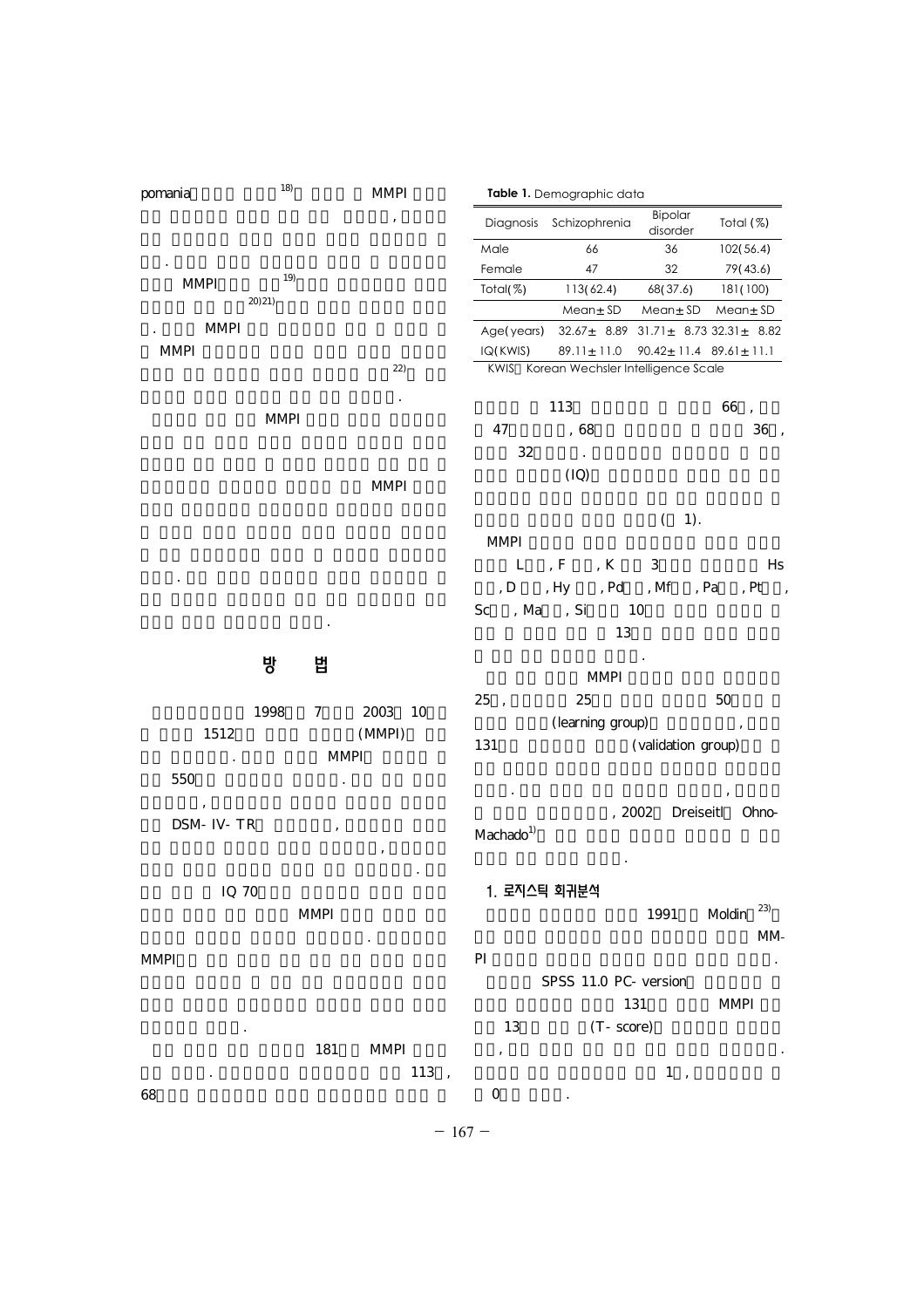$50$ (independent variable), (dependent variable) Beta Intercept Beta Intercept 13 척도 값을 대입하여 결과값을 얻을 수 있었다.

(backward conditional)

 $\cdot$  1)  $131$  0  $1$  0.5 (cutoff)  $0.5$   $0.5$  $0.5$  1,  $0.5$  $0$ 

2. 인공신경망 분석 Mathworks matlab 6.5
EXPLOSE AMPI (hidden layer) 1 3 (Backpropagation neural network) . MMPI 13 (input layer) (node) 13  $\frac{1}{1}$ (output layer) 1 (hidden layer)  $^{1)}$  3  $7$  5 MMPI MMPI

(overfitting) (early stopping)

(Learning algorithm)  $\begin{minipage}{.4\linewidth} \emph{Scaled conjugated gradient} \end{minipage}$  $\ddot{a}$  (1)

로파일 분석에 사용하기로 하였다.

(parameter) 2  $\Gamma$  13  $\Gamma$  $(p$ reprocessing $)$  -1 1

진행되었다. MMPI 50 $30-$ 70 50 50 0  $-1$  +1  $50$  0()  $1($  )  $\qquad$ 

(transfer function) (sigmoid)

 $-1$   $1$  $-1($  ) 1() (target data)

용되었다. (epochs) (MSE: mean of squared error)  $(MSE)$ (early stopping)

를 제공해 주었다. 은닉층의 노드 수를 결정하여야 하기 3, 4, 5, 6, 7  $5$  $5$  $5$  $5$  (1). (weight)

 $-1$   $-1$ **Table 2.** Parameters of artificial neural network(three layer backpropagation neural network)

Input layer node 13 Hidden layer node 5 Output layer node 1 Learning algorithm Scaled conjugate gradients Learning rate 0.02 Transfer function Tangent sigmoid Training method Batch training Performance function MSE(mean of squared errors)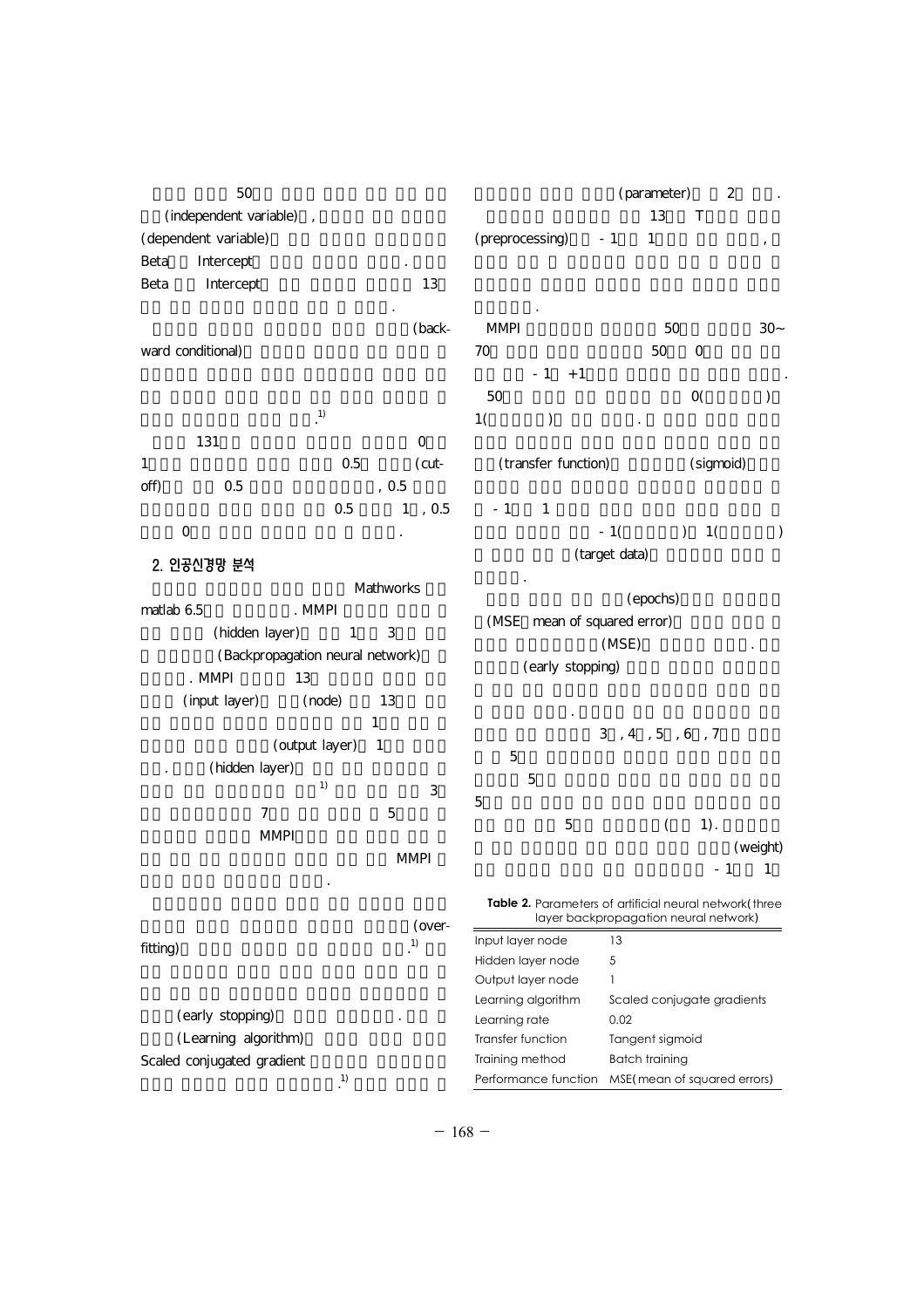

**Fig. 1.** Illustrated artificial neural network(MMPI discriminator).



**Fig. 2.** Differences of MMPI profile between bipolar affective disorder and Schizophrenia(mean Tscore).



| <b>Table 3.</b> Discriminating abilities of logistic regression |
|-----------------------------------------------------------------|
| analysis and artificial neural networks (ANN)                   |
| analysis                                                        |

|                  | Sensitivity |       | Specificity ROC-AUC Kappa |       |
|------------------|-------------|-------|---------------------------|-------|
| Logistic<br>Reg. | 0.807       | 0.698 | 0.752                     | 0.493 |
| ANN-1            | 0.898       | 0.744 | 0.821                     | 0.650 |
| ANN-2            | 0.807       | 0.744 | 0.776                     | 0.532 |
| $ANN-3$          | 0.773       | 0.814 | 0.793                     | 0.548 |
| ANN-4            | 0.841       | 0.744 | 0.793                     | 0.575 |
| $ANN-5$          | O 830       | 0.767 | 0.798                     | 0.580 |
| ANN-6            | 0.841       | 0.721 | 0.781                     | 0.555 |
| ANN-7            | 0.761       | 0.814 | 0.776                     | 0.534 |
| ANN-8            | 0.807       | 0.767 | 0.787                     | 0.551 |
| ANN-9            | 0.795       | 0.791 | 0.793                     | 0.556 |
| $ANN-10$         | 0.830       | 0.744 | 0.787                     | 0.560 |
| ANN-mean         | 0.818       | 0.765 | 0.792                     | 0.564 |

ROC-AUC receiver operation curve-area under the curve

### 3. 로지스틱 회귀분석과 인공신경망 분석결과의 비교

(sensitivity) (specificity) and the Kappa in Kappa Kappa in Kappa in Kappa Kappa in Kappa in Kappa in Kappa in Kappa in Kappa in Kappa in Kappa in Kappa in Kappa in Kappa in Kappa in Kappa in Kappa in Kappa in Kappa in Kappa in Kappa in ROC curve AUC(Area under the curve)  $\ddot{a}$ .1)

## 결 과

- $181$ ,  $\blacksquare$ MMPI 13 T- 2  $13$ 6 Paranoia 8 Schizophrenia 6-8/8-6  $\sim$  500  $\cdot$  500  $\cdot$  500  $\cdot$  500  $\cdot$  500  $\cdot$  500  $\cdot$  500  $\cdot$  500  $\cdot$  500  $\cdot$  500  $\cdot$  500  $\cdot$  500  $\cdot$  500  $\cdot$  500  $\cdot$  500  $\cdot$  500  $\cdot$  500  $\cdot$  500  $\cdot$  500  $\cdot$  500  $\cdot$  500  $\cdot$  500  $\cdot$  500  $\cdot$  500  $\cdot$
- Depression 9 Hypomania
	- $10$ (epochs) 50  $(MSE)$

있었다.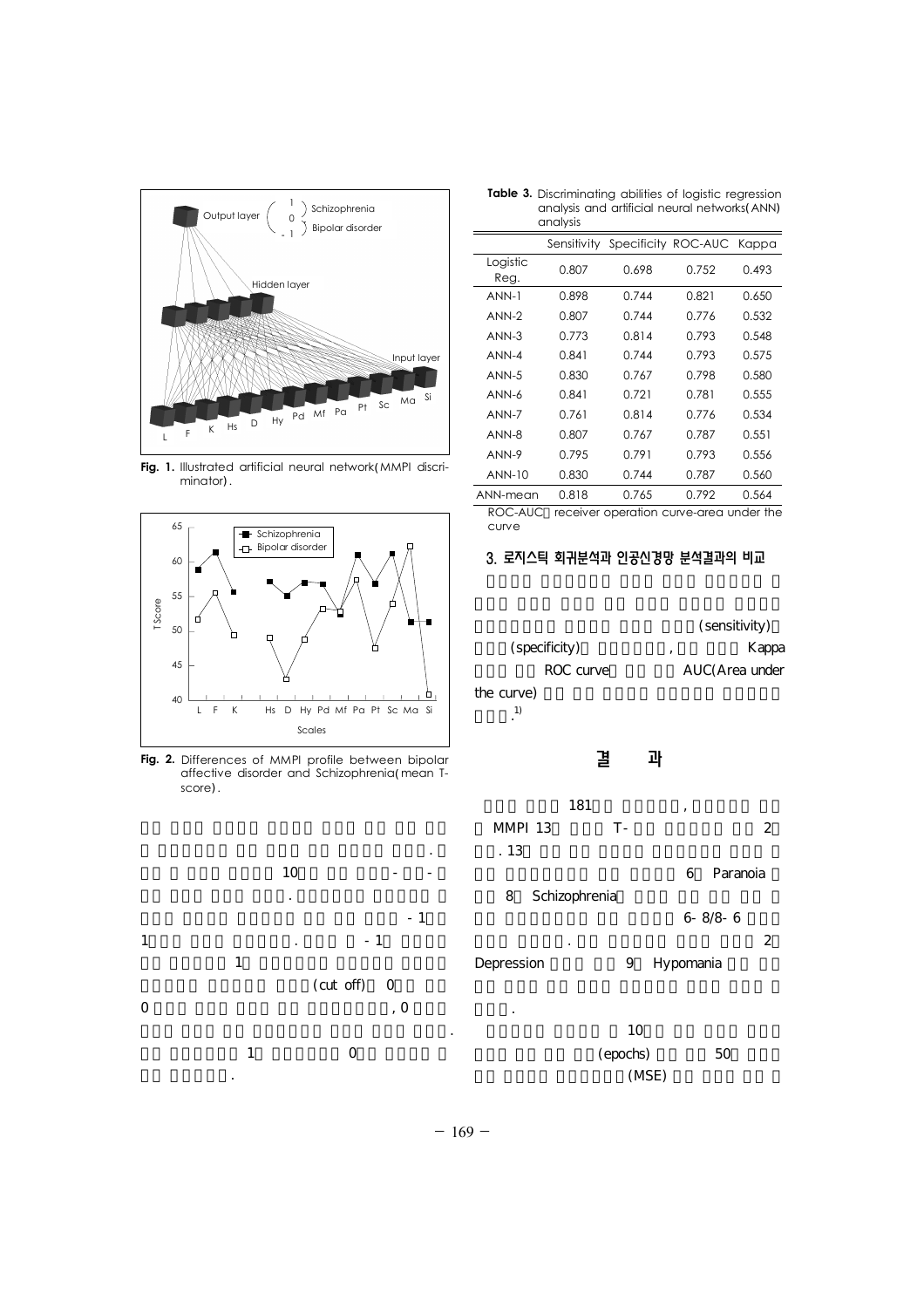#### (goal) 이 잘 이루어짐을 알 수 있었다.  $10$ 으로 예상된다. MMPI

 $3 \times 3$ Kappa 0.4 극성장애를 판별해내는 능력이 뛰어난 것으로 나타났다.  $10$  $\text{(sensitivity)}\text{,} \qquad \qquad \text{(specificity)}\text{,}$  AUC Kappa  $\blacksquare$ MMPI MMPI 이 될 것이다.

스틱 회귀분석보다 나은 결과를 보였다. 특히 민감도를 , Kappa , AUC 10

> $(3)$ . 고 찰 지고 있다. 로지스틱 회귀분석이 각각의 독립변수가 종  $\lambda$ 변수들 사이의 유의미한 관계에 대한 정보를 주지만, 인

MMPI

 $\ddot{1}$ 다. 또한 좀 더 나은 결과를 위하여는 인공신경망을 최 적화하고 과대적합(overfitting)이나 과소적합(underfitting)

(nonlinear) (nonparametric)  $\sum_{i=1}^n a_i$  $(1)$  2) (nonlinear statistical reg-  $_{\rm 24/25}$ 야한다는 점들이 단점이 될 수 있겠다.

ression) (nonlinearity)  $26)$ 분석의 큰 제한점이라 할 수 있다. 분석의 정확성 보다 망 분석이 적합하지 않을 수도 있을 것이다. Wong  $27$ 

 $^{(2)}$  $\mathcal{L}_{\mathcal{A}}$  $(2)$ 난다고 말한다. 저자들이 본 연구를 통해 공감을 할 수  $\mathcal{L}_{\text{max}}$ 

 $\mathcal{S}$ 

고 생각 전 대표 연구에서 다뤄지는 자료 연구에서 다뤄지는 것이다. 것이다. 기에는 부족한 부분들이 아직 많다. 한 정신과 병원에 입

 $\overline{\phantom{a}}$ 

 $- 170 -$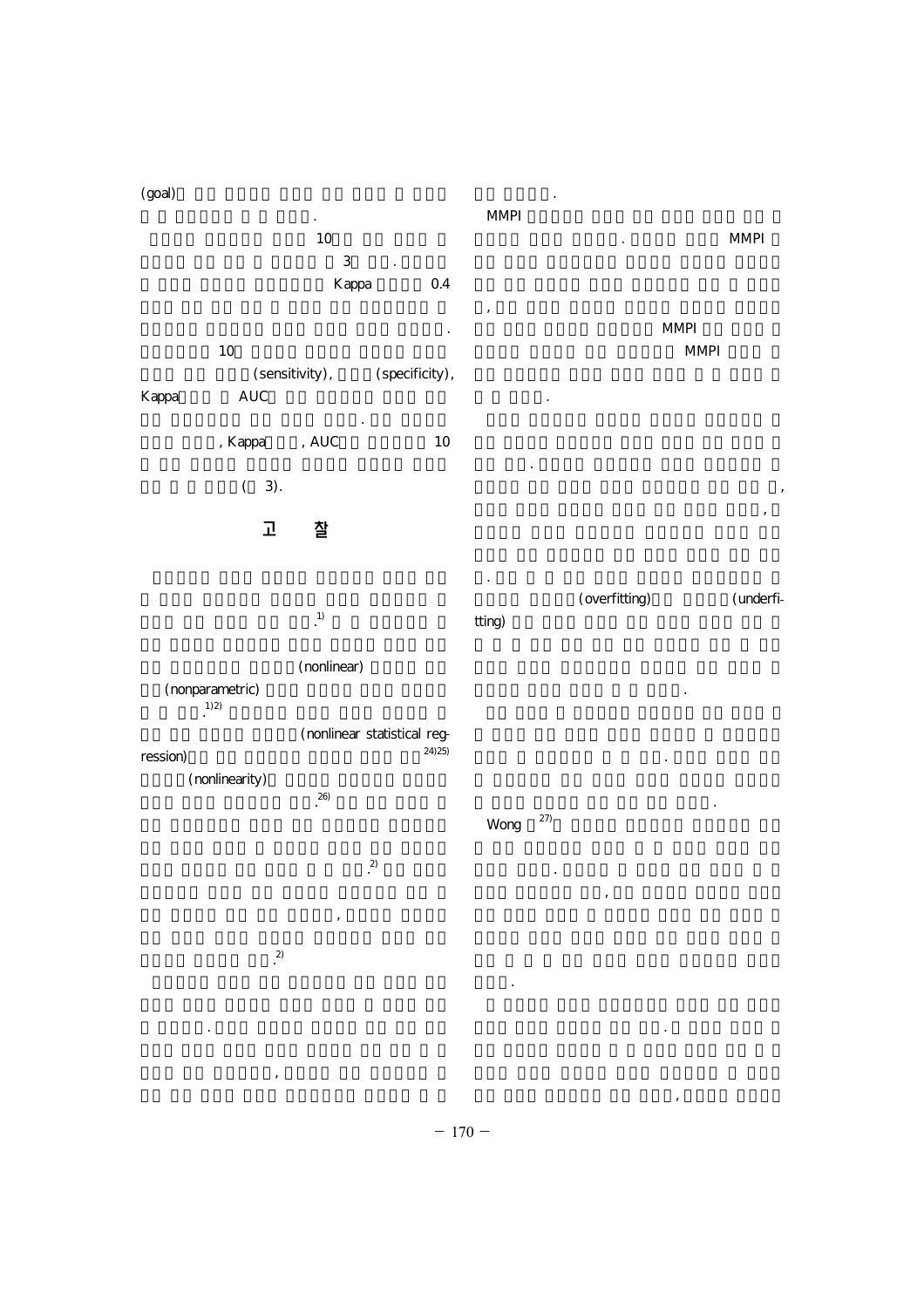#### 후 연구를 통하여 알아볼 필요가 있다.

중심 단어 :

성검사.

#### 참고문헌

1. Stephan Dreiseitl, Lucila Ohno-Machado. Logistic regression and artificial neural network classification models: a methodology review. Journal of Biomedical Informatics 2002;35:352-359.

 $MMPI$ 

진단 및 예측능력에 대한 검증이 필요하리라 생각된다. 이러한 점들이 본 연구의 제한점이 될 수 있을 것이다.

석의 제한점들을 경험할 수 있었다. 분석이 어려운 여러

- 2. Basheer IA, Hajmeer M. Artificial neural networks: fundamentals, computing, design, and application. Journal of Microbiological Methods 2000;43:3-31.
- 3. Arturo Campana, Alessandro Duci, Orsola Gambini, Silvio Scarone. An artificial neural network that uses Eyetracking performance to identify patients with schizophrenia. Schizophrenia Bulletin 1999;24:789-799.
- 4. Cho SZ, Shin MS. Neural network based automatic diagnosis of children with brain dysfunction. International Journal of Neural System 2001;11:361-369.
- 5. Yizhuang Zou, Yucun Shen, Kaian Shu, Yufeng Wang, Feng Feng, Keqin Xu, et al. Artificial neural networks to assist psychiatric diagnosis. British Journal of Psychiatry 1996;169:64-47.
- 6. Bonnie M. French, Michael R.W. Dawson, Allen R. Dobbs. Classification and staging of dementia of the Alzheimer type. Arch Neurol 1997;54:1001-1009.
- 7. Chen E, Berrios GE. Recognition of hallucinations: A new multidimensional model and methodology. Psychopathology 1996;29:54-63.
- 8. Jyotsna Nair, Satish S. Nair, Javad H. Kashani, John C. Reid, Sanjay I. Mistry, Victor G. Vargas. Analysis of the symptoms of depression- a neural network approach. Psychiatry Research 1999;87:193-201.
- 9. Modai I, Ritsner M, Kurs R, Mendel S, Ponizovsky A. Validation of the computerized suicide risk scale - a backpropagation neural network instrument(CSRS-BP). Eur Psychiatry 2002;17:75-81.
- 10. Franchini L, Spagnolo C, Rossini D, Smeraldi E, Bellodi L, Politi E. A neural network approach to the outcome definition on first treatment with sertraline in a psychiatric population. Artifical Intelligence in Medicine 2001;23:239-248.
- 11. Ilan Modai, Asher Israel, Shalom Mendel, Evor L. Hines, Ronit Weizman. Neural network based on adaptive resonance theory as compared to experts in suggesting treatment for schizophrenia and unipolar depressed in-patients. Journal of Medical Systems 1996;20:403-412.
- 12. Ernestina Politi, Carlo Balduzzi, Riccardo Bussi, Laura Bellodi. Artificial neural networks: a study in clinical psychopharmacology. Psychiatry Research 1999;87:203- 215.
- 13. Patricia Westmoreland Corson, Peg Nopoulos, Nancy C. Andreasen, Dan Heckel, Stephan Arndt. Caudate size in first-episode neuroleptic-naive schizophrenic patients measured using an artificial neural network. Biological Psychiatry 1999;46:712-720.
- 14. Starzomska M. Use of artificial neural networks in clinical psychology and psychiatry. Psychiatry Polish 2003;37: 349-57.
- 15. Glenn D. Walters. The MMPI and Schizophrenia: A Review Schizophrenia Bulletin 1983;9:226-246.
- 16. William O. Faustman, James A Moses, John G Csernansky, Patricia A White. Correlations Between the MMPI and the Brief Psychiatric Rating Scales in Schizophrenic and Schizoaffective Patients. Psychiatry Research 1989;28:135-143.
- 17. Kenneth L. Subotnik, Keith H. Neuchterlein, Joseph Ventura. MMPI discriminators of deficit vs. non-deficit recent-onset schizophrenia patients. Psychiatry Research 2000;93:111-123.
- 18. Amir M. Poreh, Karen Chapin, Marc D. Rosen, Ibrahim Youssef. Correlations between the MMPI and the scale for the assessment of positive symptoms and the scale for the assessment of negative symptoms in schizophrenic patients. Journal of Personality Assessment 1994; 63:275-283.
- 19. Gandolfo RL, Templer DI, Cappelletty GG, Cannon WG. Borderline, depressive and schizophrenic discrimination by MMPI. Journal of Clinical Psychology 1991;47: 783-789.
- 20. Carter JW, Parnas J, Cannon TD, Schulsinger F, Mednick SA. MMPI variables predictive of schizophrenia in the Copenhagen High-Risk Project: a 25-year follow-up. Acta Psychiatr Scand 1999;99:432-440.
- 21. Rebecca Davis Merritt, Deborah Ware Balogh. A comparison of the MMPI and the psychosis proneness scales in their classification of normals controls for use in schizophrenia spectrum research. Journal of Personality Assessment 1994;62:204-212.
- 22. Kenneth L. Subotnik, Keith H. Neuchterlein, Michael F. Green. Trait versus state aspects of the MMPI during the early course of schizophrenia. Journal of Psychiatric

 $- 171 -$